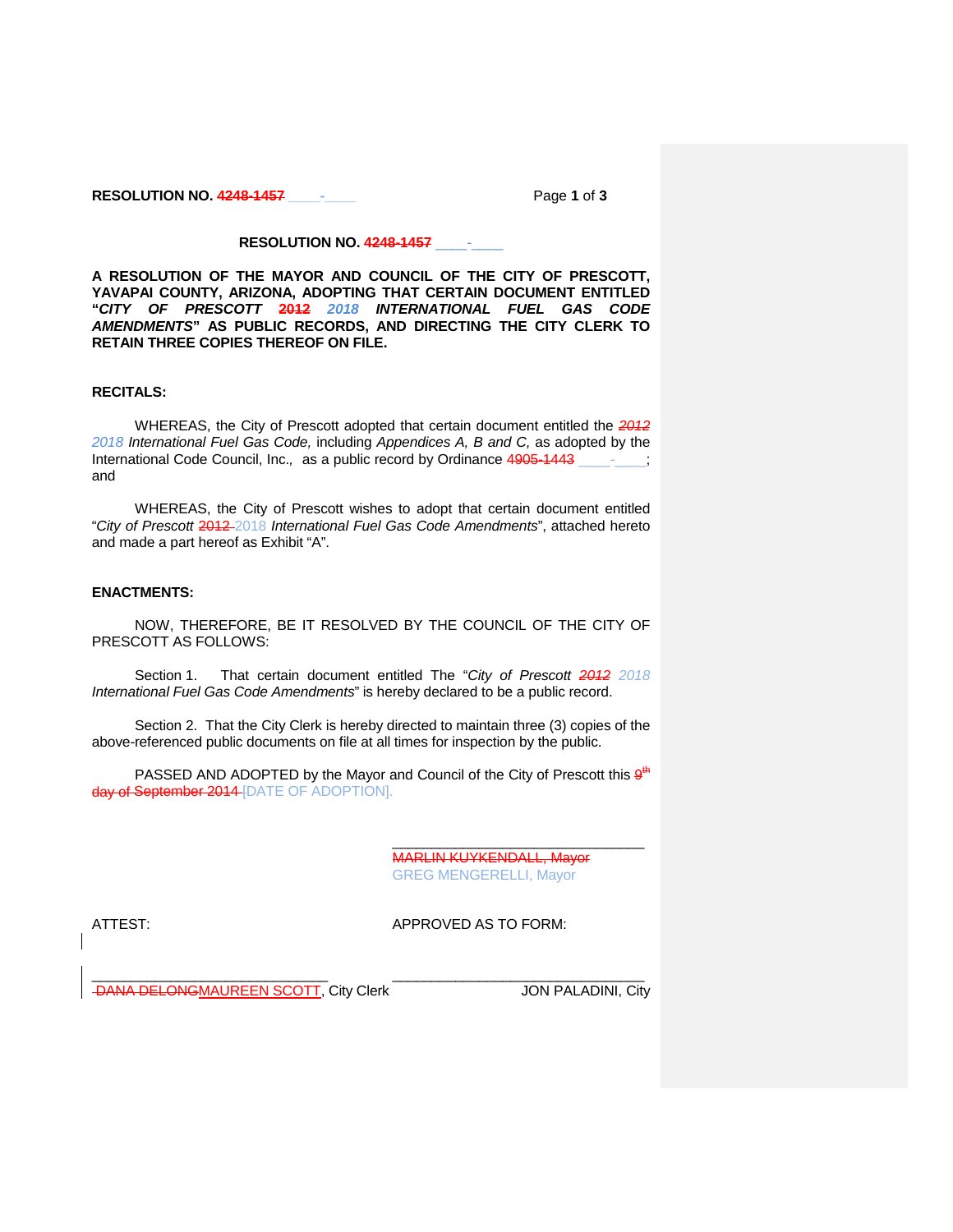**RESOLUTION NO. 4248-1457 \_\_\_\_-\_\_\_\_** Page **2** of **3**

Attorney

## **EXHIBIT "A"**

# **PART 1 ADOPTION**

That Resolution 3917-0923 \_\_\_\_\_\_\_\_\_ of the City of Prescott is here by repealed and a new International Fuel Gas Code pertaining to all aspects of construction is adopted to read as follows:

#### **CITY OF PRESCOTT 2012 2018 INTERNATIONAL FUEL GAS CODE AMENDMENTS**

There is hereby adopted by reference, that certain document known as the International Fuel Gas Code, 2012 2018 edition, as published by the International Code Council. Said document is hereby amended and adopted as the 2012 2018 International Fuel Gas Code for the City of Prescott for regulating and governing the conditions and maintenance of all property, buildings and structures; by providing the standards for supplied utilities and facilities and other physical things and conditions essential to ensure that structures are safe, sanitary and fit for occupation and use; and the condemnation of buildings and structures unfit for human occupancy and use and the demolition of such structures as herein provided; providing for the issuance of permits and collection of fees therefore; and each and all regulations, provisions, penalties, conditions, and terms of the various Technical codes and Ordinances. Providing procedures for enforcement thereof; providing the severability of each and all conditions and terms of the *"City of Prescott 2012 2018 International Fuel Gas Code"* are hereby referred to, adopted, and made as part hereof as set forth herein, excepting such portions as are herein deleted, modified or amended.

### **CHAPTER 1 - SCOPE AND ADMINISTRATION**

#### **SECTION 101 – GENERAL**

**SECTION 101.1 Title** is amended to read as follows:

**101.1 Title**. These regulations shall be known as the "City of Prescott 2012 2018 International Fuel Gas Code", hereinafter referred to as 'this Code'.

**SECTION 102 through 106, 108 through 110** is hereby deleted and replaced with the requirements of the City of Prescott Administrative Building Code as adopted and as may be amended from time to time.<br>Changes were made but since deleted. Ldid not explore further. Changes were made but since

## **CHAPTER 2 - DEFINITIONS**

### **SECTION 201(IFGC) – GENERAL**

**SECTION 201.3 – Terms defined in other codes,** is hereby amended as follows:

**201.4 Terms not defined in other codes.** Where terms are not defined in this code and are defined in the International Conservation Code, International Fire Code, International Fuel Gas Code, International Mechanical Code, International Plumbing Code or The City of Prescott Administration Code, such terms shall have the meanings ascribed to them as in those codes.

**SECTION 201.4** - **Terms not defined,** is hereby amended as follows:

**201.4 Terms not defined**. Where terms are not defined through the methods authorized by this Chapter, such terms shall have ordinarily accepted meanings such as the context implies. The Current edition of Webster's New International Dictionary of the English Language, Unabridged, **Formatted:** Indent: Left: 0"

**Formatted:** Indent: Left: 0"